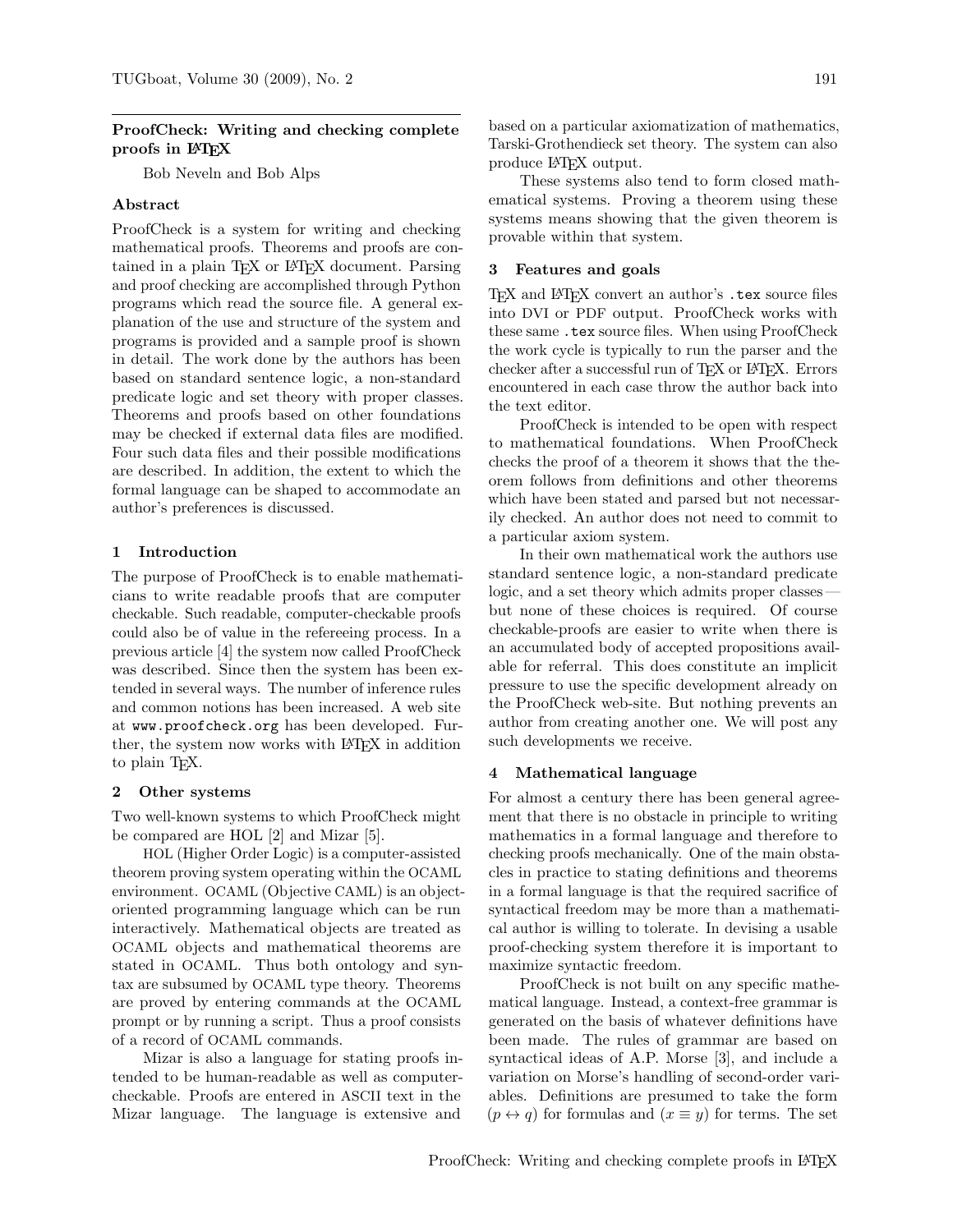of definitions is taken to include a standard default set of infix operators as well as quantifiers. The default symbols may be easily replaced and with a little additional effort, default forms can be replaced. The resulting language is unambiguous and possesses the property that no term or formula can begin another.

ProofCheck minimizes the loss of syntactical freedom by striving to keep the syntactical restrictions as close as possible to the absolute requirements of logic and consistency.

# 5 Proof language

The following T<sub>E</sub>X macros suffice to mark up a proof for checking. We are grateful to Karl Berry for his help in streamlining the first two of these. The general proof structure which these macros implement is very similar to that defined in [1].

\prop Any proposition, whether a theorem, a definition or an axiom, must be introduced by this macro. Its use requires ProofCheck to look for a proof. Its syntax is \prop, followed by the enumeration, followed by the proposition. For example:

# \prop 14.7 \$(1 < 2)\$

The \prop macro must be at the beginning of a line. The enumeration is of the form  $n.m$ where  $n$  and  $m$  are positive integers with  $n$  representing the section or chapter number. The proposition must be enclosed within TEX dollar signs. References in a proof to other theorems use the same  $n.m$  style and not LAT<sub>F</sub>X labels. When re-arrangement of theorems necessitates renumbering, this is handled by a ProofCheck program called renum. This program recognizes LATEX section macros so that unless the section counter is reset manually, consistency with LATEX sectioning is maintained.

- \note This macro is used to introduce an assertion within the proof which can be referred to later in the proof. The assertion may be the result of telescoping multiple lines of proof, each having an optional justification. The ProofCheck syntax is \note, followed by the note enumeration, followed by the (possibly multi-line) assertion. Here the enumeration consists of a positive integer.
- \By This macro is used at the end of a line to introduce justification for the step. A note with a single line of assertion may be justified by one of the following:
	- \By G (Given) signals an assertion which is to be accepted locally as a hypothesis. It

initiates a block of the proof within which this hypothesis is in effect.

- \By S (Set) indicates that the note is used to locally define a variable for use in the proof.
- $\forall$ By .n H .m (Hence) where *n* is the number of a note established using note m as a Given, ends the block initiated by note m. Such blocks are called Given-Hence blocks. A Hence justification is typically used to establish an assertion such as  $(p \rightarrow$ q) where p is note m and q is note n.

Notes with either a single line or more than one line of assertion may be justified using other notes and a .m enumeration or other propositions and n.m enumeration with punctuation as shown in the sample proof. More discussion on this syntax may be found in [4].

- \Bye in addition to introducing a justification, signals the end of a proof and prints "Q.E.D.".
- \linea, \lineb, ... These begin a new line with increasing degrees of indentation. They are not proof macros per se but are used for any mathematical expressions that need to go beyond one line and need indentation. At present the parser allows only these.

In section 7 the use of these macros in a sample proof is shown.

### 6 Sample proof: Reader view

The simple proof in figure 1 is taken from a development of the von Neumann model of the natural numbers,  $\omega$ , in which each natural number is the set of the preceding natural numbers. The theorem asserts that if  $y$  is an element of a natural number  $x$ then  $y$  is a subset of  $x$ .

The first line of the proof defines a set A. This note should be easy to read except for possibly the quantifier notation and the classifier notation. Notational changes are discussed in section 9. The second note translates the definition in note 1 into a bi-conditional which is much more useful deductively. We often refer to steps that turn a definition into one or more implications as "unwrapping" steps. Explicit inclusion of such unwrapping steps is often key in getting a proof to check. The stage is set for an induction proof.

The theorem 4.7 referred to is just the standard induction theorem:

$$
(\emptyset \in A \land \bigwedge x \in A (x \in A \to \operatorname{scsr} x \in A) \to \omega \subset A)
$$

where "scsr  $x$ " denotes the successor of  $x$ . Its two hypotheses are the base case which in this proof is established in note 3 and the universalization of the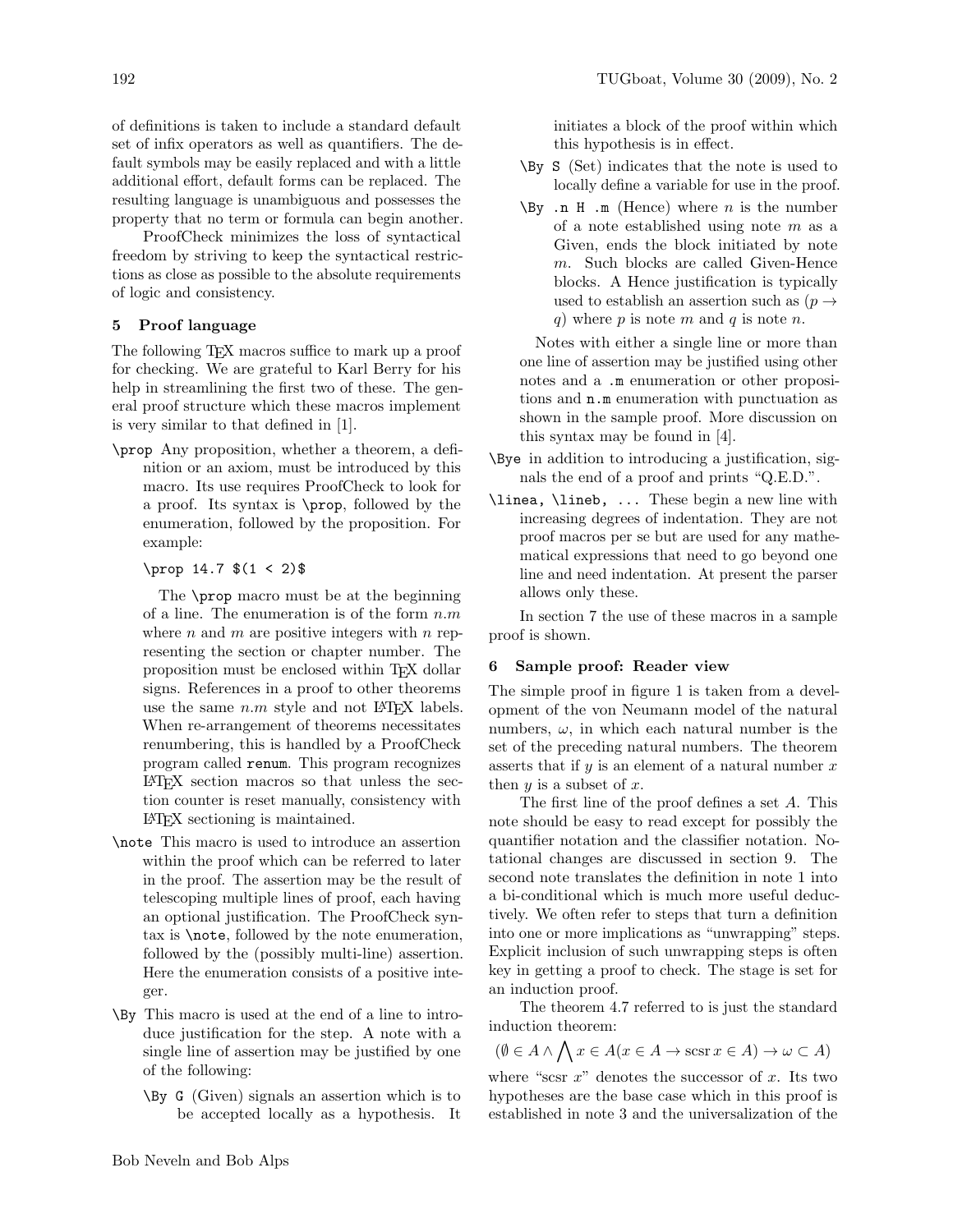Theorem

4.8  $(y \in x \in \omega \rightarrow y \subset x)$ 

Proof: To prove this by induction we begin by letting  $A$  be the set of all  $x$  such that each element  $y$  of  $x$  is a subset of  $x$ . We set

.1 
$$
(A \equiv \mathbb{E} x \land y \in x(y \subset x))
$$
 \n $\sharp S$   
\nIt will follow from 4.7 that  $\omega$  is a subset of A.  
\nFirst we unwrap .1.

|    | .2 $(x \in A \leftrightarrow \bigwedge y \in x(y \subset x) \land x \in U)$ | $\downarrow 08.3; .1$ |  |
|----|-----------------------------------------------------------------------------|-----------------------|--|
|    | Base Case $(\emptyset \in A)$ .                                             |                       |  |
|    | $.3 \quad (\emptyset \in A)$                                                | $\pm 2;09.19.09.12$   |  |
|    | Induction Step $(x \in A \rightarrow \text{scsr } x \in A)$ .               |                       |  |
|    | Given                                                                       |                       |  |
| .4 | $(x \in A)$                                                                 | İG                    |  |

| We note first that                          |               |
|---------------------------------------------|---------------|
| $\cdot 5 \quad (x \in U)$                   | $\pm 09.20:4$ |
| $\therefore$ $\land$ $y \in x(y \subset x)$ | $\pm 2:4$     |

Then we have

7 
$$
(y \in \operatorname{scsr} x \to y \in x \lor y = x
$$
   
\n $\to y \subset x \lor y = x$    
\n $\to y \subset x$    
\n $\to y \subset \operatorname{scsr} x$    
\n $\to y \subset \operatorname{scsr} x$    
\n $\to y \subset \operatorname{t011.10}$ 

 $3.5$ ; $(09.20;4)$ So we can conclude that

| $.8 \quad (\text{scsr } x \in A)$                     | $\ddagger$ .2;(3.3;.5),(.7 U) |
|-------------------------------------------------------|-------------------------------|
| Hence                                                 |                               |
| $.9 \quad (x \in A \rightarrow \text{scsr } x \in A)$ | $\pm .8$ H $.4$               |
|                                                       |                               |

This completes the proof that  
10 
$$
(\omega \subset A)
$$
  $\sharp$ 4.7; .3, (.9 U)

The conclusion now follows quickly.  
\n11 
$$
(u \in x \land x \in (u \rightarrow u \in x \land x \in A)
$$
 +011 7·10

→y ∈ x ^ V y ∈ x(y ⊂ x) ‡.2 →y ⊂ x)

Q.E.D. .11

Figure 1: Sample proof: DVI output

induction step established in note 9. This theorem is invoked in the justification of note 10. In the proof of the induction step, note 7 shows that any member  $y$ of scsr  $x$  is a subset of scsr  $x$ . In note 8, we conclude that scsr  $x$  is in  $A$ . In note 9 we join the hypothesis from note 4 to the conclusion obtained in note 8.

Note 11 details the step from note 10 to the theorem which is short but cannot be skipped. The "Q.E.D. .11" at the end asserts that the theorem itself follows from note 11.

### 7 Sample proof: Author view

In Figure 2 we have the LAT<sub>EX</sub> source code for the sample proof.

The first couple of lines of the sample proof begin explaining the proof. Since they are not noted

they do not contribute to the check. But neither do they get in the way of the check. Unchecked text of any sort is admissible so long as it does not interrupt mathematical expressions or interfere with proof specification.

The reader will note that all the macros and note justifications described in section 5 are used in this sample proof. There is a Set statement in note 1, a Given-Hence block in notes 4 through 9, and the proof terminates with a \Bye macro.

Note 4 opens a Given-Hence block and establishes ( $x \in A$ ) as a working hypothesis. Note 4 may be referred to only within this Given-Hence block. A Hence justification may close more than one Given note, but each Given note must be explicitly closed by a Hence justification. This Given-Hence block is closed by note 9.

Note 7 is a multi-line note each line of which has a justification. A reference to note 7 accesses the telescoped result of the note which is

$$
(y \in \text{scsr } x \to y \subset \text{scsr } x)
$$

The **\Bye** line is justified by note 11. The telescoped note 11 and the statement of the theorem differ only notationally on the left side of the implication. A supplemental parser produces a canonical version of each of the two left sides. These two versions turn out to be identical. Consequently the rule of inference used here merely allows one to infer  $p$ from p.

### 8 Proof checking

Each assertion within a note is checked individually using end-of-line references to theorems and/or notes. Each of these checks is done by submitting a formula and the formulas referred to in its justification to a rule matcher which conducts a simple linear search of the list of inference rules. The search must find a rule which unifies with the submitted formulas in order for the check of the assertion to succeed.

In Figure 3 the rectangular boxes represent T<sub>E</sub>X files whereas the unifier and the rule matcher are Python scripts.

### 9 Working with ProofCheck files

The files rules.tex and common.tex contain the rules of inference and common notions used as the defaults for optional command line parameters of the checking script. In adapting the common notions to suit a particular mathematical interest, the file common.tex may be modified or another file altogether may be written. The same applies to the file rules.tex should the use of another logic be required. Both of these files require the inclusion of many redundant forms of whatever principles are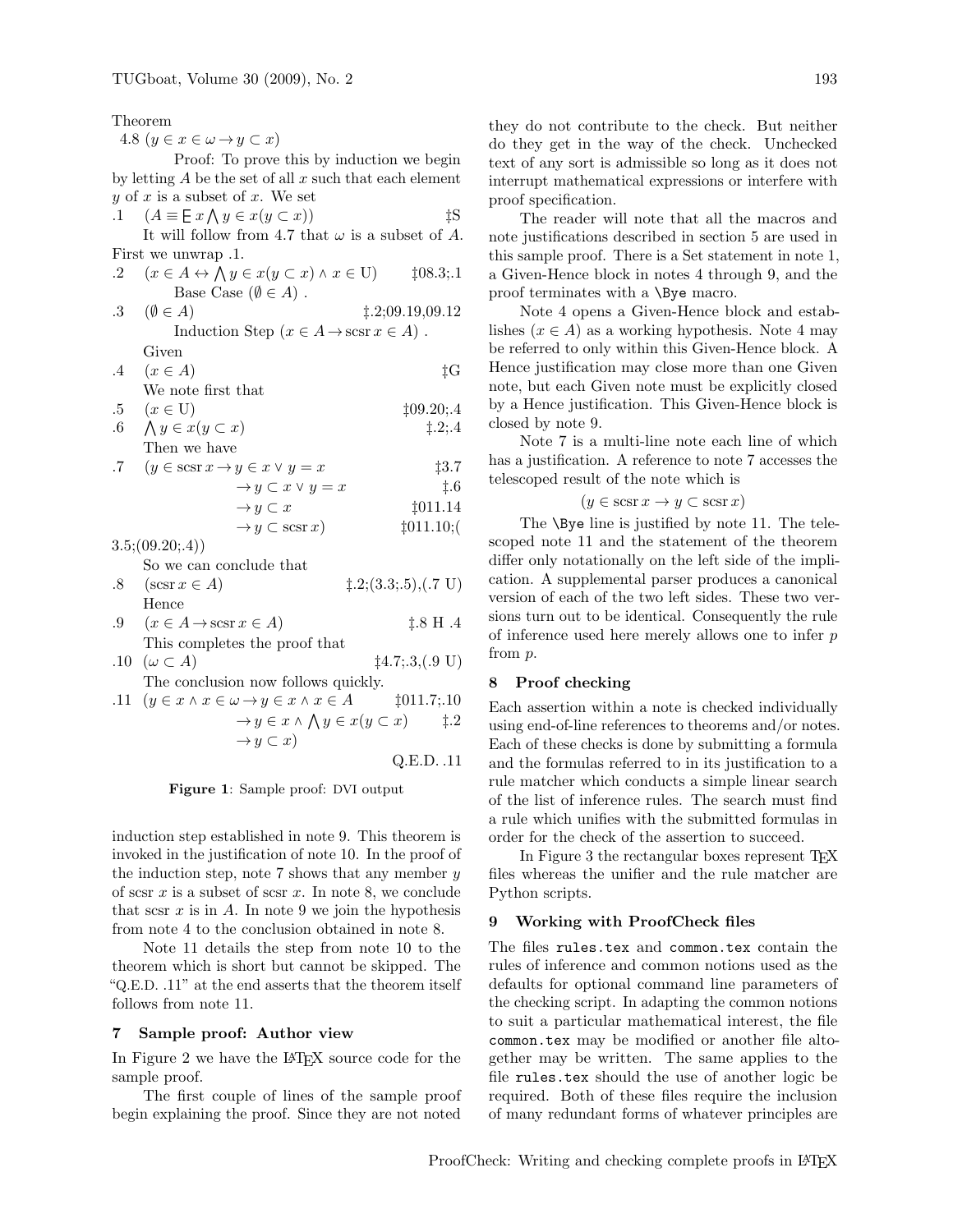\noindent{}Theorem

\prop 4.8  $(y \in x \in \Omega \c y \subset x)$ \lineb Proof: To prove this by induction we begin by letting \$A\$ be the set of all \$x\$ such that each element \$y\$ of \$x\$ is a subset of \$x\$. We set \note 1  $$(A \ident \setminus x \Each y\in x(y\substack{x}))$  \By S \linea It will follow from 4.7 that \$\omega\$ is a subset of \$A\$. First we unwrap .1. \note 2  $\{x \in A \If \ \Each \ y \in x \ (y \subset x) \And x \in \U\$  \By 08.3;.1 \lineb Base Case \$(\e \in A )\$~. \note 3 \$(\e \in A)\$ \By .2;09.19,09.12 \lineb Induction Step  $(x \in A \c \sorsr x \in A)$ : \linea Given \note 4  $$(x \in A)$ \$ \By G \linea We note first that \note 5  $(x \in \U0)$  \By 09.20;.4 \note 6 \$\Each y \in x(y \subset x)\$\By .2;.4 \linea Then we have \note 7  $(y \in \S(x) \cap x \cap y \in x \cap y = x$  \By 3.7 \lined  $\c$  y \subset x \Or y = x\$ \By .6 \lined  $\c$  y \subset x  $\$  \By 011.14 \lined \$\c y \subset \scsr x )\$ \By 011.10;( 3.5;(09.20;.4)) \linea So we can conclude that \note 8 \$(\scsr x \in A)\$ \By .2;(3.3;.5),(.7 U) \linea Hence \note 9  $(x \in A \setminus C \sorsr x \in A)$ \$ \By .8 H .4 \linea This completes the proof that \Note 10 \$(\omega \subset A)\$ \By 4.7;.3,(.9 U) \linea The conclusion now follows quickly. \Note 11  $\$$ (y \in x \And x \in \omega\c y \in x \And x \in A\$ \By 011.7;.10 \lined  $\alpha \$  \in x \And \Each y \in x(y \subset x)  $\$  \By .2 \lined \$\c y \subset x)\$ \lineb \Bye .11

Figure 2: Sample proof: L<sup>AT</sup>EX input



Figure 3: Main proof checking files

included, because in application many difference variations present themselves for unification. Additions contrived with a single application in mind should of course be avoided — making this distinction sometimes requires a non-trivial judgment. Building up these files is time consuming.

On the other hand, changes consisting simply of substituting one symbol for another are easily accommodated.

Common notions Common notions comprise all the definitions and theorems outside of the current working document that are needed to prove the theorems in the document. Two files common. tex and common.ldf are used to store information about common notions. The file common. ldf stores TEX macros to represent various constant symbols used to state the common notions, whereas common.tex stores the definitions and theorems themselves. If for example an author wished to use the quantifier  $\forall$ ' instead of ' $\wedge$ ' the definition of \Each in this file could be changed